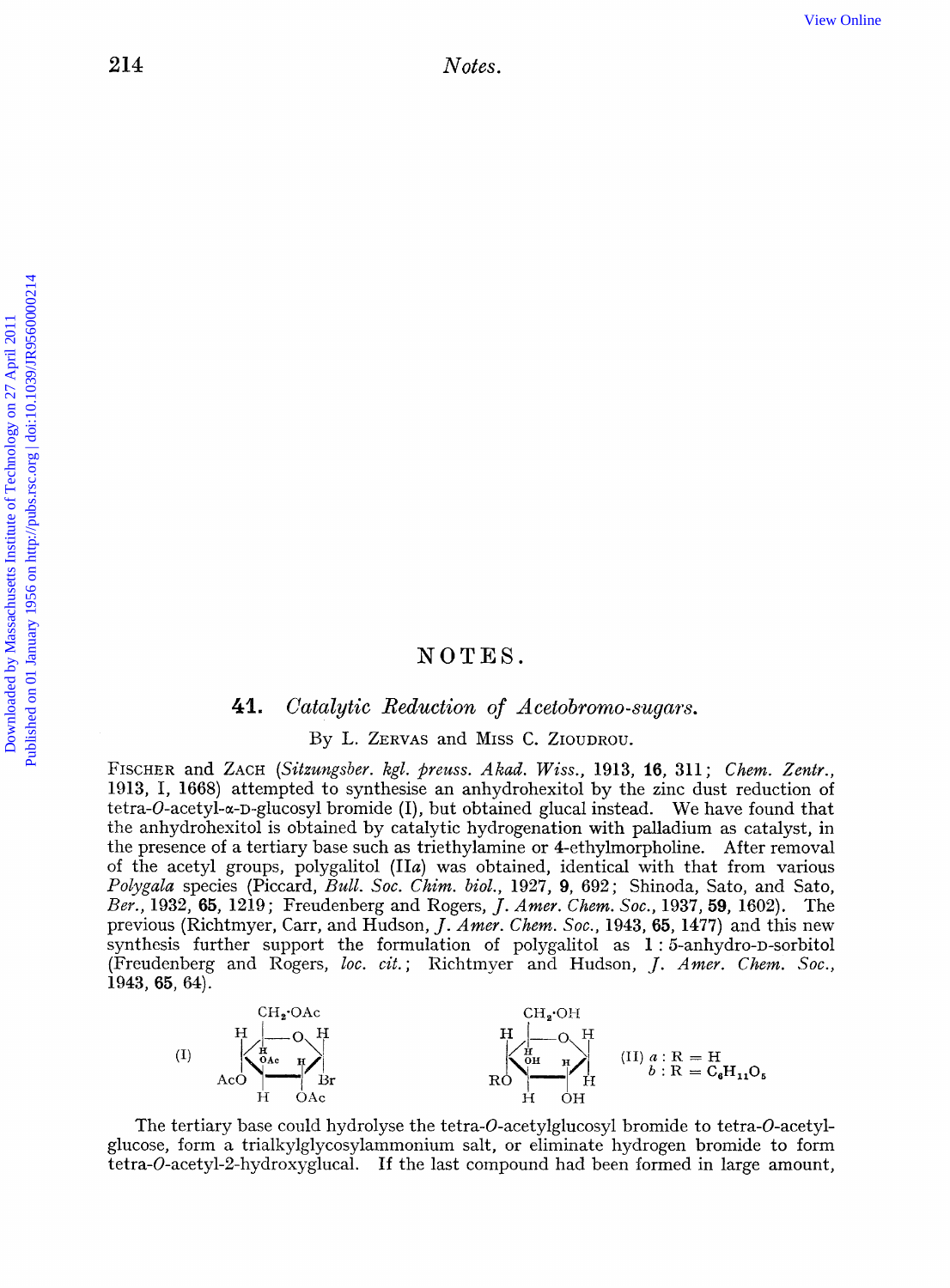the main product of the catalytic reduction would have been styracitol, 1:5-anhydro-Dmannitol (Zervas, *Ber.,* **1930, 63, 1689).** Therefore, in order to slow down the rates of the above side reactions, the reduction was carried out in dilute anhydrous solution containing the theoretical amount of tertiary base and with a relatively large amount of catalyst.

Other acetobromo-sugars can also be reduced by this procedure. Thus, hepta-Oacetylcellobiosyl bromide gave finally 1 : 5-anhydro-4-(β-D-glucopyranosyl)-D-sorbitol (IIb).

Experimental.-1: 5-Anhydro-D-sorbitol (polygalitol). To the solution of 4.1 g. (0.01 mole) **2** : **3** : **4** : **6-tetra-~-acetyl-a-~-glucopyranosyl** bromide **(4.1** g., **0.01** mole) in anhydrous ethyl acetate **(80** ml.), triethylamine **(1** g., **0-01** mole) was added and the mixture was immediately hydrogenated in the presence of **0.5** g. of freshly prepared palladium black. Depending on the catalyst activity the hydrogenation was complete in **60-90** min., when **250** ml. of hydrogen had been absorbed **(26"/756** mm.). The filtrate was twice washed with water and evaporated to dryness **in** *vucuo.* The syrupy residue, mainly consisting of polygalitol tetra-acetate mixed with a small quantity of tetra-acetylglucosyl bromide and other products, was treated with N-alcoholic potassium hydroxide (50 ml.) for 4 hr. at room temperature. Then, 2<sub>N</sub>-sulphuric acid (25 ml.) was added and the mixture was evaporated to dryness **in** *vacuo.* The residue was repeatedly extracted with absolute methanol and the combined filtrates were evaporated to dryness **in** *vacuo.*  Complete removal of the inorganic salts was ensured by dissolving the residue in absolute methanol and concentrating the filtered solution to a few ml. At  $0^{\circ}$ ,  $0.65$  g.  $(40\%)$  of polygalitol separated, having m. p.  $142-143^{\circ}$ ,  $[\alpha]_D^{20} + 42.1^{\circ}$  (c 1.5 in H<sub>2</sub>O) (Found: C,  $43.75$ ; H, 7.1. Calc. for  $C_6H_{12}O_6$ : C, 43.9; H, 7.4%). Freudenberg and Rogers (loc. cit.) gave m. p. 14. **143°**,  $[\alpha]_D$  +42.8-45°; Richtmyer, Carr, and Hudson (loc. *cit.*) gave m. p. 140-141°,  $[\alpha]_D$  $+42.4^{\circ}$ . **Postinuo** 1966) Moreo . We consider the catalogic consideration would have been styractivel in factorial for the catalogical formula of the state of the catalogical formula determined the restriction in order to doit and

Acetylation with acetic anhydride-pyridine gave polygalitol tetra-acetate, m. p. 75°, in almost quantitative yield (Richtmyer, Carr, and Hudson, loc. cit., gave m. p. 73-74°).

1:  $5-Anhydro-4-(\beta-D-glucopyranosyl)-D-sovbitol.$  Hepta-O-acetylcellobiosyl bromide (7 g., **0.01** mole) in ethyl acetate in the presence of triethylamine **(1** g.) was catalytically hydrogenated as described above. Evaporation of the filtrate to dryness and recrystallisation of the residue from ethanol gave hepta-O-acetyl-1 : 5-anhydro-4-( $\beta$ -D-glucopyranosyl)-D-sorbitol (4.5 g., 72%) as needles, m. p.  $194^\circ$ ,  $\alpha$ ] $^{185}_{10}$  +4.6° (c, 10 in CHCl<sub>3</sub>) (Fletcher and Hudson, *J. Amer. Chem. Soc.*, **1948, 70, 310,** gave m. p. **194-195',** *[a],* **+4O).** 

Hydrolysis by Fletcher and Hudson's procedure (loc. cit.) afforded 1 : 5-anhydro-4-(B-D**glucopyranosyl**)-D-sorbitol (85%), m. p. **172°**,  $[\alpha]_{0}^{25} + 29.5^{\circ}$  (c **4** in H<sub>2</sub>O) (Found : C, **44.3**; H, **6.9.** Calc. for  $C_{12}H_{22}O_{10}$ : C,  $44.3$ ; H,  $6.8\%$ ). Fletcher and Hudson (loc. *cit.*) and Maurer and Ploetner *(Ber.,* 1931, 64, 281) gave m. p. 172°, 173°,  $[\alpha]_p + 29^\circ$ , 29.3° *(in* H<sub>2</sub>O).

This investigation was supported by a grant from the Rockefeller Foundation whom we thank.

LABORATORY OF ORGANIC **CHEMISTRY,**  UNIVERSITY OF ATHENS, GREECE. *[Received, July 22nd, 1955.]* 

### *42.* **Rauwolfia** *Alkaloids.* **Part I.** *Reserpine and Ajmaline from*  **Rauwolfia natalensis** *Xond.* **(R. caffra).**

By BRUNO **0.** G. SCHULER and F. L. WARREN,

*Rauwolfia natalensis* Sond. *(R. caffra)*, which is locally known as the quinine tree, is used medically by the Bantu. The Zulus use extracts for skin rashes, and the Pondos employ the bark for intestinal disorders.

Juritz *(Report Sen. Analyst, Cape Good Hope,* **1901, 58)** reported the isolation of a bitter alkaloid, m. **p. 200',** from a plant which he finally characterised as *R. natalensis (S. African J. Sci.,* **1914, 11, 110).** Rind1 and Groenewoud *(Pruc. Roy. Soc. S. Africa,* **1932, 21,** 55) re-investigated *R. cafya* but isolated only amorphous alkaloidal material, one portion of which gave a perchlorate as needles (not analysed), m. p.  $110-113^{\circ}$ .

In view of the interest in this species we have re-investigated *R. caffra*. The aerial bark gave only small quantities of alkaloid which was intractable. Extraction of the root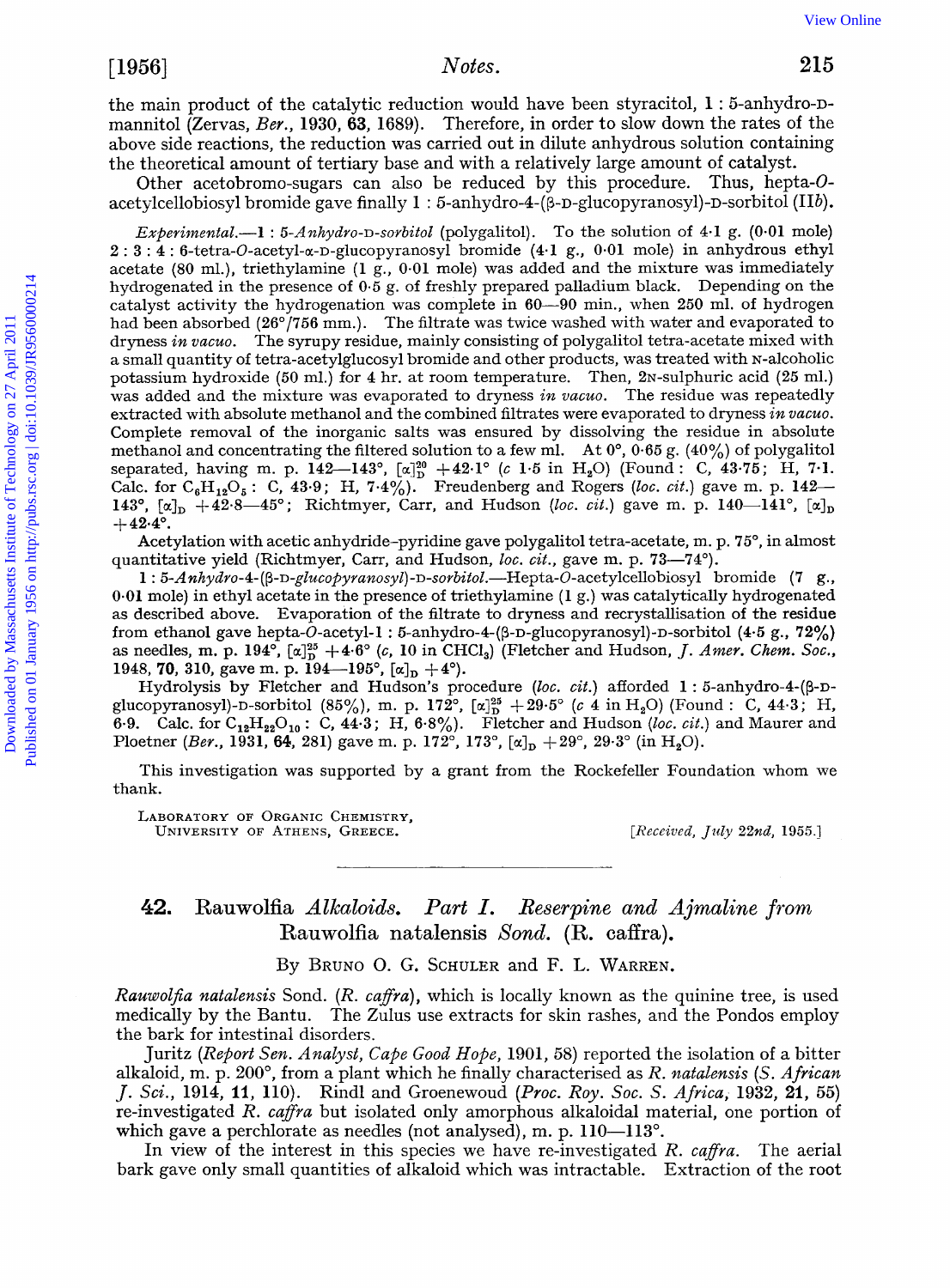bark in the cold by the elegant method of Djerassi, Gorman, Nussbaum, and Reynoso *(J. Amer. Chem. SOC.,* **1954, 76, 4463)** gave reserpine, m. p. **262-263",** in small quantities. The main alkaloid, m. p. 158—161°, was identified as ajmaline by its colour reactions with ferric chloride and nitric acid (cf. Anet, Chakravarti, Robinson, and Schlittler, *J.,* **1954, 1246),** and by the comparison of its properties and those of its derivatives with those reported by Siddiqui and Siddiqui *(J. Indian Chem. SOC.,* **1931,8, 667** ; **1932, 9, 539; 1925, 12, 37)** and by Anet *et al.* (loc. cit.). This comparison is shown in the Table.

#### *Isolated alkaloid compared with ajmaliize.*

|                       | Anet et al.         | Siddiqui            | This paper          |
|-----------------------|---------------------|---------------------|---------------------|
|                       | $158 - 160^{\circ}$ | $158 - 160^{\circ}$ | $158 - 161^{\circ}$ |
|                       | $+144$ (anhyd.)     | $+128$ (hydr.)      | $+128$ (hydr.)      |
| Hydrochloride (hydr.) | 250                 | $253 - 255$         | $254^{-}$           |
|                       | $(c$ ryst. $)$      | (amorphous)         | $(c$ ryst. $)$      |
|                       |                     | $126 - 127$         | 125                 |
|                       |                     | 223                 | 220                 |
|                       | 218                 |                     | $214 - 218$         |
|                       |                     |                     |                     |

This alkaloid showed ultraviolet maxima at 250 and  $292 \text{ m}\mu$  (log  $\epsilon$  3.95 and 3.55 respectively) and infrared bands at  $3.00$ ,  $3.17$ ,  $3.5-4.00$ , and  $6.21 \mu$ . Absorption in these regions has been reported for ajmaline by Anet *et al. (loc. cit.).* In carbon tetrachloride absorption was also observed at  $5.83$   $\mu$  indicative of a carbonyl group as reported by Chatterjee and Bose *(Experientia,* **1953, 9, 264)** : in agreement, however, with the observations by Anet *et al.* (loc. cit.) we were unable to detect this band when the spectrum was measured in Nujol or chloroform. This band is broad and weak **as** might be expected from a dynamic carbinol-amine system envisaged in the Robinson-Schlittler *(loc. cit.)*  formula. 216 Works. We online that could by the degrad method of Djeressi, forman, Nussbaum, and Reynness of The main shadoid, m. p. 198–1619 ges victos<br>true objections in the 281 April 2013 (A method on different coloring and Sol

The infrared spectrum in the skeletal region was identical with that of a specimen kindly supplied by Dr. E. Schlittler of Ciba Pharmaceutical Products Inc. In spite of the difference in infrared spectrum in the different solvents, the spectra of ajmaline hydrochloride and of the freshly regenerated base were identical in the ultraviolet so that the ready isomerism observed by Skinner *(J.,* **1950, 823)** for cotarnine and berberine does not exist.

*Experimenta2.-Extraction.* **A** mixture of ether (1.7 l.), benzene **(500** ml.), and ethanol (200 ml.) was added to finely ground root bark **(200** g.) of *I?. ca-fra,* collected in March in the Pietermaritzburg district of Natal. After 15 min. 7N-ammonia (400 ml.) was added, the whole shaken for 2 days under nitrogen, and the solution filtered. The residue was extracted twice more by the same procedure. The combined extracts were evaporated at **<35"** under reduced pressure. The dry residue was extracted with benzene  $(2 \times 100 \text{ ml.})$ , and the benzene solution run through a column **of** alumina (75 g. ; activity **11).** The benzene eluates gave *a* nonalkaloidal amorphous powder, m. p.  $139^\circ$ . Ether gave a gum, a methanol solution of which on evaporation gave rod-like crystals which were removed. The mother-liquor slowly deposited crystalline nodules.

The nodules, crystallised from methanol, gave reserpine (30 mg.), m. p. 262-263", undepressed by specimen kindly supplied by Parke Davis, Detroit (Found : N, 4-5. Calc. for  $C_{33}H_{40}O_9N_2$ : N,  $4.6\%$ ). Muller, Schlittler, and Bein *(Experientia*, 1952, **8**, 338) give m. p. 262-**263".**  The infrared spectra of the two samples were identical.

The rod-shaped crystals, crystallised from methanol, gave ajmaline as rectangular plates (1 *g.),* m. p. 158-161", with previous swelling at 142" (Found : *C,* **70.4** ; H, **8.6** ; N, 7.8. Calc. **for**  $C_{20}H_{26}O_2N_2$ **, CH<sub>4</sub>O**: C, 70.4; **H**, 8.4; N, 7.8%). Ajmaline hydrochloride, dried at 100° for **3** hr., had m. p. 254<sup>°</sup> (Found : C, 59.9; H, 7.3. Calc. for C<sub>20</sub>H<sub>28</sub>O<sub>2</sub>N<sub>2</sub>,2HCl : C, 60.1; H, 6.9%).

The authors acknowledge with thanks grants from the S.A.C.S.I.R. and the interest shown by Dr. W. S. Rapson, Director of the **N.C.R.L.,** in these studies.

DEPARTMENT **OF** CHEMISTRY AND CHEMICAL TECHNOLOGY,

UNIVERSITY **OF** NATAL, PIETERMARITZBURG, **S. AFRICA.** *[Received, July* **26th, 1955.1**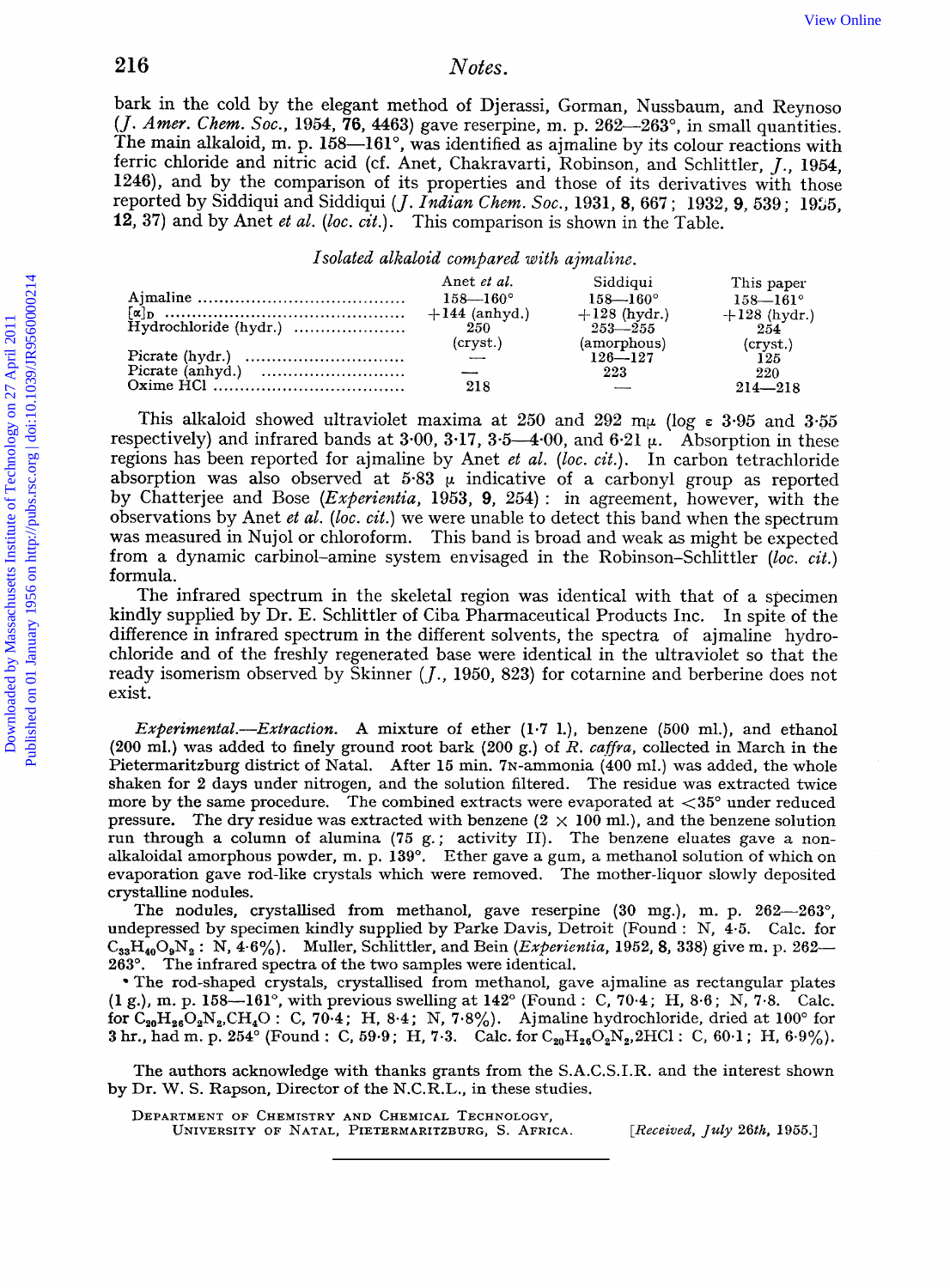# *43. The Melting Point and Magnetic Susceptibility of Zinc Chloride.*

By D. **A. CRAW** and **J. L. ROGERS.** 

**DURING** an investigation of thermodynamic properties of the copper-zinc system, pure anhydrous zinc chloride was required for use in alloy concentration cells. Published m. p.s of zinc chloride ranged from **239"** (Lorenz and Michael, *2. \$hys. Chem.,* **1928, 137,** *A,* **1)** to **365"** (Griinauer, *2. anorg. Chem.,* **1904,39,** *A,* **389)** ; handbooks and textbooks generally quote figures between **262"** and **290". A** reliable determination of the melting point was therefore necessary.

Experimental.---Dry hydrogen chloride was passed over pure mossy zinc at  $410^{\circ}$  and the slowly formed molten zinc chloride collected out of contact with the air in m. p. tubes. Initially the brass-block method was used to determine the m. p. as **318",** in close agreement with the reports by Biltz and Klemm  $(315^{\circ} \pm 3^{\circ})$ ; *Z. phys. Chem.*, 1924, 110, 333) and of Klemm  $(318^{\circ} \pm 2^{\circ})$ ; *Z. anorg. Chem.*, 1926, 152, 235).

The chloride was also prepared by a method due to Biltz and Klemm *(loc. cit.)* and Grünauer (loc. cit.), who, however, reported a considerably different m. p. Dry hydrogen chloride was passed through crystalline zinc chloride (" Anachemia " reagent grade) for **10** min., then the zinc chloride was heated slowly past its m. **p.** and dry hydrogen chloride was continuously bubbled through the melt at **350"** for a further **45** min. Purified dry argon was exchanged for the hydrogen chloride gas and passed for **20** min. before the zinc chloride was transferred out of contact with the air to m. p. tubes. This method **of** dehydration was repeated several times with minor variations and a constant m. p.  $318^{\circ} + 2^{\circ}$  found (Found: Zn, 47.8; Cl, 52.0. Calc. for ZnCl<sub>2</sub>: Zn, 48.0; Cl, 52.05%). [View Online](http://dx.doi.org/10.1039/jr9560000214) Fig. 2016<br>
217 ASS. The Melking Point and Magnetic Susceptibility of Zinc Chloride.<br>
DURING an investigation of thermodynamic properties of the corper-zinc system, pure amby<br>through an chloride range if from a

The m. p. for the latter preparation was determined in an apparatus similar to that described by White (Analyt. *Chem.,* **1947, 19, 432).** Hartwell *(ibid.,* **1948, 20, 374),** in an investigation of melting-bath liquids, recommended the use of a Silicone oil (General Electric **9981-LTNV-40)**  for the 300° region and this proved entirely satisfactory. Stem correction was made for the mercury-in-glass thermometer whose accuracy was checked by comparison with a Pt-Pt-13%Rh thermocouple previously calibrated at the f. p. of tin, lead, and zinc.

No workers have reproduced the m. p. obtained by Grunauer **(365")** ; he gave no analysis of his product or temperature calibration, and it seems certain that this work was in error.

The magnetic susceptibility of zinc chloride (but not that of carefully dehydrated zinc chloride) has been measured previously, either with crystalline zinc chloride (Flordal and Frivold, Ann. Physik, 1935, 23, 425) or in aqueous solution (Kido, Sci. Reports Tokoku Univ., Ser. 1, **1932, 21, 149;** Konig, Ann. *Physik Chem.,* **1887, 31, 273).** The magnetic susceptibility **of**  anhydrous zinc chloride was measured by one of us (J. L. R.) by a modified Gouy method (Henry and Rogers, to be published) and, the determined density of  $2.79 \pm 0.05$  g./c.c. at  $23^{\circ}$ being used, the mass susceptibility was calculated as  $-0.47$ ,  $\times 10^{-6} \pm 0.010 \times 10^{-6}$  e.m.u. at 23<sup>o</sup>. If Flordal and Frivold's figure (loc. cit.) for the susceptibility of crystalline zinc chloride is corrected for the use of a different standard, it becomes  $-0.458 \times 10^{-6}$  e.m.u.

DIVISION OF APPLIED CHEMISTRY, NATIONAL RESEARCH COUNCIL, OTTAWA, CANADA. *[Received, July 29th,* **1955.1** 

*44.* **3-** *and 5- Ethyloctah ydrop yrrocolines.* 

By K. S. N. **PRASAD** and **R. RAPER.** 

CLEMO **1** obtained, by the alkaline degradation of strychnine, a bicyclic base whose octahydro-derivative has the composition of an ethyl- or **dimethyl-octahydropyrrocoline.**  Various bases of this type have been synthesised,2 all of which differed from the reduced strychnine derivative. We have now synthesised **3-** and 5-ethyloctahydropyrrocoline (I) and (11), neither of which is identical with the reduced base from the alkaloid.

Ethyl 2-piperidylacetate was condensed with ethyl  $\alpha$ -bromobutyrate, and the product

Clemo, Fox, and **Raper,** *J.,* **1953, 4173.** 

Clemo, *J.,* **1936, 1695.**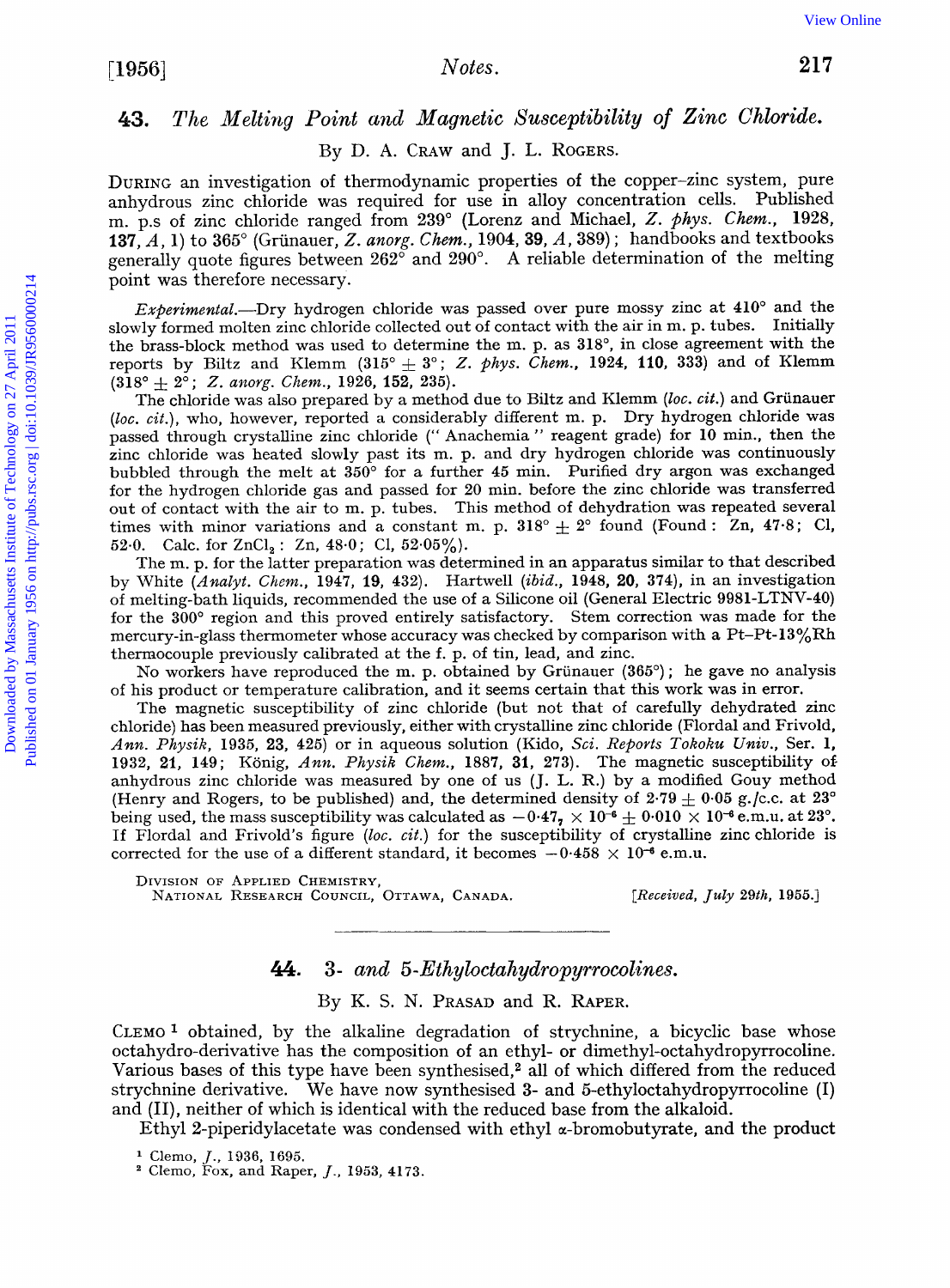cyclised to a ketone which on reduction gave the 3-ethyl compound  $(I)$ .  $2:6$ -Lutidine was converted by means of formaldehyde into the alcohol. Dehydration and reduction of the resulting vinyl derivative gave 2-ethyl-6-methylpyridine which was converted into ethyl 6-ethyl-2-pyridylacetate by the usual method. This ester differed from the isomer,



ethyl **a-(6-methyl-2-pyridyl)propionate,** made by methylation of the corresponding acetate. Hydrogenation of the 6-ethyl acetate, condensation of the resulting piperidine with ethyl bromoacetate, cyclisation, and reduction gave the 5-ethyl-pyrrocoline (11).

*Experinaental.-EthyZ ~-2-(ethoxycarbonyZmethyl)piperidinobutyrate.* Ethyl Z-piperidylacetate <sup>3</sup> (5 g.), ethyl  $\alpha$ -bromobutyrate (6.5 g.), and anhydrous potassium carbonate ( $\delta$  g.) were heated at **100"** with occasional stirring for **10** hr. Water was added and the oil taken up in ether, dried, and distilled. The *ester (5* g.) had b. **p. 140-145"/2** mm. (Found : C, 63.6; H, **9-7.** C1,H,,O,N requires C, **63.2;** H, **9.5%).** 

3-*Ethyloctahydro-2-oxopyrrocoline.*—The above diester (3 g.) in dry toluene (5 ml.) was added to powdered potassium **(1** *g.),* suspended in toluene *(5* ml.) cooled in ice. After the vigorous reaction was over the mixture was heated for **4** hr. (water-bath), alcohol was added to dissolve unchanged metal, followed by water **(15** ml.) and concentrated hydrochloric acid **(20** ml,). The solution was heated for **20** hr. (water-bath) and evaporated to dryness in a vacuum. The residue was basified (50% potassium hydroxide), and the *Ketone* extracted with ether, dried, and distilled (1 g.; b. p. 120-125°/12 mm.) (Found : C, 71.7; H, 10.5.  $C_{10}H_{17}ON$  requires C, **71.8;** H, **10.2y0).** The *picrate,* from ethanol, has m. p. **165"** (Found : C, 48.5; H, *5.5.*   $C_{10}H_{17}ON, C_6H_3O_7N_3$  requires C, 48.5; H, 5.1%).  $\label{eq:2.1} \begin{minipage}[t]{0.9\textwidth} \begin{tabular}{|c|c|} \hline \multicolumn{1}{|c|}{\textbf{1}} & \hline \multicolumn{1}{|c|}{\textbf{1}} & \hline \multicolumn{1}{|c|}{\textbf{1}} & \hline \multicolumn{1}{|c|}{\textbf{1}} & \hline \multicolumn{1}{|c|}{\textbf{1}} & \hline \multicolumn{1}{|c|}{\textbf{1}} & \hline \multicolumn{1}{|c|}{\textbf{1}} & \hline \multicolumn{1}{|c|}{\textbf{1}} & \hline \multicolumn{1}{|c|}{\$ 

*3-EthyZoctahy&~opy~rocoZine.-The* ketone **(0.8** g.), amalgamated zinc **(5** g.), and concentrated hydrochloric acid **(12** ml.), were set aside for **2** hr. and then refluxed for **24** hr. The decanted liquid was strongly basified **(50%** potassium hydroxide) and the *base* extracted with ether, dried, and distilled [0.35 g.; b. p. (bath temp.)  $140-150^{\circ}/12$  mm.] (Found : N, 8.8. C<sub>10</sub>H<sub>19</sub>N requires N, **9.1%).** The *picrolonate,* from ethanol, has m. p. **140"** (Found : C, **57.7;** H, **6.8.**   $C_{10}H_{19}N_{1}C_{10}H_{8}O_{5}N_{4}$  requires C, 57.5; H, 6.5%).

2-2'-Hydroxyethyl-6-methylpyridine. 2:6-Lutidine (64 g.) was converted into its lithium derivative **4** the ethereal solution of which was cooled in a freezing mixture, and formaldehyde from paraformaldehyde (40 g.) passed into it. After being stirred for **45** min. and refluxed for a similar period the product was decomposed with ice and hydrochloric acid, the ether layer removed, the aqueous layer basified (potassium hydroxide), and the *base* extracted with chloroform, dried  $(K_2CO_3)$ , and distilled  $(25 g.$ ; b. p.  $120-125^{\circ}/12$  mm.) (Found : C, 69.85; H, **8.3.** C,H,,ON requires C, **70.1;** H, *8.0yo).* Its *fiicrate,* from ethanol-ether, has rn. p. **97"**  (Found : C, **45-4;** H, 3.8. C8H110N,C6H,07N3 requires C, **45.9;** H, **3.8y0). 2** : 6-Lutidine (20 g.) was recovered.

2-Methyl-6-vinylpyridine. The above alcohol (25 g.) was dehydrated with potassium hydroxide (10 g.) for 6 hr. at  $100^{\circ}/12$  mm., the crude product distilling off. It was dried in ethereal solution (Na<sub>2</sub>SO<sub>4</sub>) and formed an *oil* (19 g.; b. p.  $65-70^{\circ}/12$  mm.) (Found : C,  $81.2$ ; **€-I, 7.9.** C8H,N requires C, **80.7;** H, **7.6%).** Its *picrate,* from ethanol, has m. p. **163"** (Found : C, 47.9; **H**, 3.7.  $C_8H_9N$ ,  $C_6H_3O_7N_3$  requires C, 48.2; **H**, 3.4%).

*2-EthyL&~nefkyZ~yridine.* The vinylpyridine (18 g.) **was** hydrogenated in ethanol **(50** ml.), over palladised charcoal **(3** *g.* ; *5%)* at **20"** and atmospheric pressure, giving the *ethylfiyridine*   $(16 \text{ g.}; \text{ b. p. }68-73^{\circ}/12 \text{ mm.})$  (Found : C, 79.5; H, 9.3.  $C_8H_{11}N$  requires C, 79.3; H, 9.1%). The *picrate*, from ethanol, has m. p. 125° (Found : C, 48.0; H,  $\widehat{4\cdot3}$ .  $C_8H_{11}N.C_6H_3O_7N_3$  requires C,  $48.0$ ; H,  $4.0\%$ ).

*Ethyl 6-ethyl-2-pyridylacetate.* This was prepared from the above base (15 g.) by Woodward and Kornfeld's method.4 Unchanged base **(4** g.) and the *ester,* a pale yellow oil **(7** *g.;* b. p. **134—137°/12** mm.), were obtained (Found : N, 7.6.  $C_{11}H_{15}O_2N$  requires N, 7.3%). The *picrolonate*, from ethanol, has m. p. 157° (Found : C, 54.6; H, 5.0.  $C_{11}H_{15}O_2N$ , $C_{10}H_8O_5N_4$ requires C, **55-1** ; H, **5.0%).** 

Clemo, Morgan, and Raper, *J.*, 1935, 1743.

Woodward and Kornfeld, *Org. Synth.,* **1949, 29, 44.**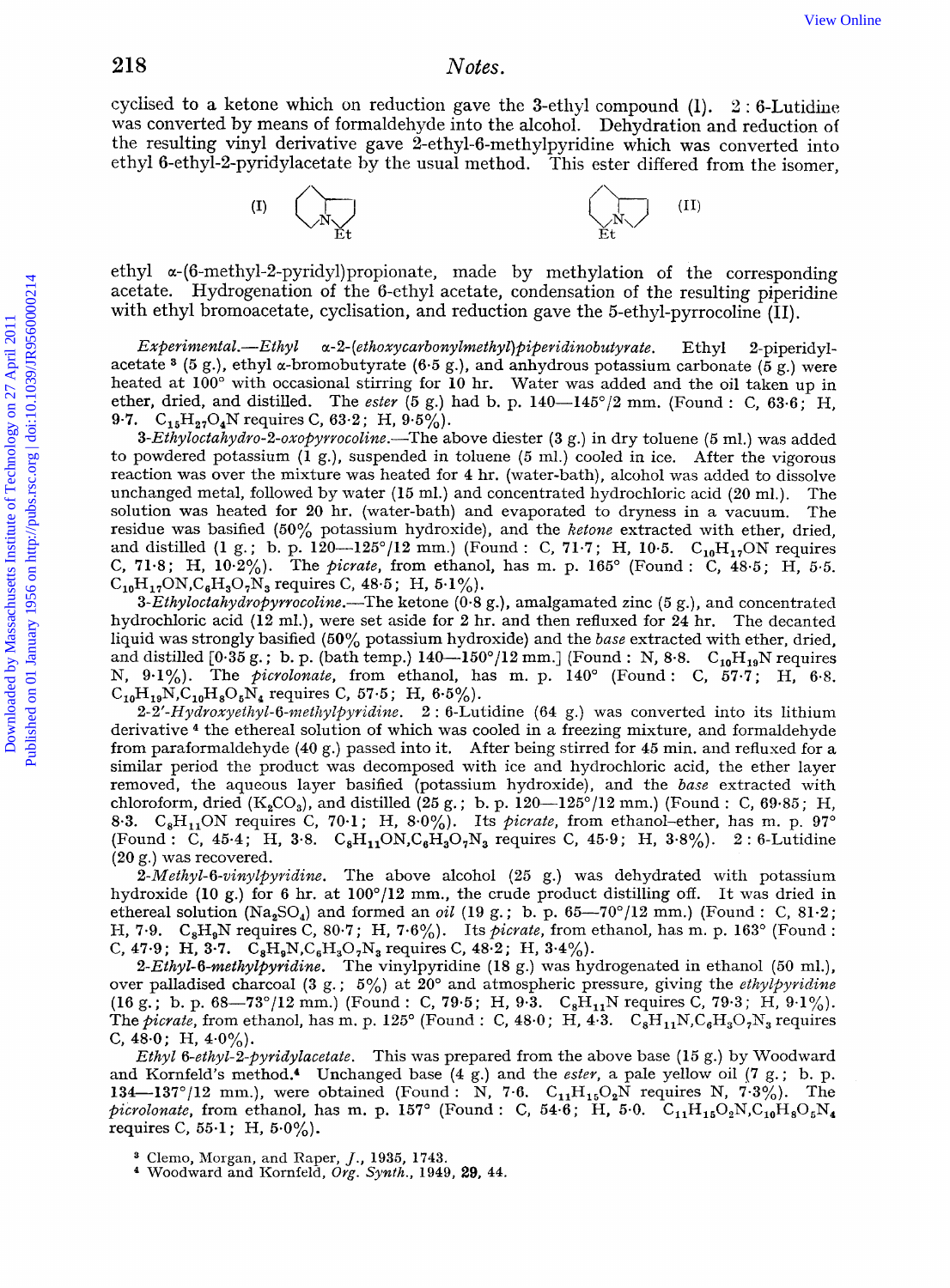*Ethyl 6-ethyl-2-piperidylacetate.* This was obtained by hydrogenating the above ester (7 g.) in glacial acetic acid **(30** ml.) over platinum oxide **(0.1** 9.) for **24** hr. at room temp. and **100** lb./sq. in. pressure, adding more catalyst **(0-1** *g.),* and shaking the mixture a further **24 hr.** The *ester* (6-5 g.) had b. p. 116-120°/12 mm. (Found : C, 65-8; H, 10-6.  $C_{11}H_{21}O_1$ requires C, **66-3** ; H, **10.6%).** 

Diethyl 6-ethylpiperidine-1: 2-diacetate. Ethyl 6-ethyl-2-piperidylacetate (6 g.) and ethyl bromoacetate **(6** g.) reacted, in presence of anhydrous potassium carbonate (as above), to give the *diacetate* (4.8 g.; b. p. 138—143°/2 mm.) (Found : C, 62.9; H, 9.7%).

 $5-Ethyloctahydro-2-oxopy *inom. The* diacetate (3 g.), cyclised with the aid of potassium,$ and decarboxylated as described above, gave the *ketone* **(1** g. ; b. **p. 118-123"/12** mm.) (Found : C, **71-3;** H, **10.5y0).** The **picrate,** from ethyl acetate, has m. **p. 158"** (decomp.) (Found : C, **48.6** ; H, **5.3%).** 

*5-Ethyloctahydropyrrocoline.* When the 2-keto-derivative *(0.5* g.) was reduced (Clemmensen) *5-ethyZoctahydro~yrroGoline* **L0.2 g.** ; b. **p. 140-150"** (bath temp.)] was obtained (Found : N, **8.9%).** The picrate, from ethanol, has m. p. 175° (Found : C,  $50.\overline{2}$ ; H,  $5.\overline{7}$ .  $C_{10}H_{19}N,C_6H_3O_7N$ requires C, 50.3; H, 5.8%).

*EthyE ~-(6-methyZ-2-pyridyyl)propionate.* Ethyl 6-methyl-2-pyridylacetate *(5.5 g,)* was treated with powdered potassium **(1.2** g.) in ether **(60** ml.). Methyl iodide **(4.4** *g.)* was carefully added to the potassium derivative, and the whole refluxed **10** hr. Water **(20** ml.) was added, and the *ester* extracted with ether, dried, and distilled **(3.6** g. ; b. **p. 120-123"/4** mm.) (Found : N, **7.5%).** The picrolonate, from alcohol, has m. **p. 170"** (Found : C, *55.0;* H, **5.2%).** 

**KING'S COLLEGE, NEWCASTLE UPON TYNE, 1.** 

*[Received, July* **29th, 1955.1** 

Clemo, Fox, **and Raper, J., 1954, 2693.** 

#### **45.** *Crystalline*  $2: 3 \cdot Di \cdot O$ -*methyl*- $\beta$ - $D$ -*xylose.*

#### By ERIC G. MEEK.

**SYRUPY 2 : 3-di-O-methyl-D-xylose was first isolated from the hydrolysate of methylated** esparto xylan by Hampton, Haworth, and Hirst *(J.,* **1929, 1739).** Chanda, Hirst, Jones, and Percival *(J.,* **1950, 1289)** also obtained it from the same source; after two years their specimen crystallised in the  $\alpha$ -form, and had m. p. 79-80°,  $[\alpha]_D^{15} + 70$ ° (3 min.),  $+23^\circ$ **(14** hr., constant) **(c 1.0** in H,O) (Chanda, Percival, and Percival, *J.,* **1952, 260).** Hirst, Percival, and Wylam *(J.,* **1954, 189),** and Aspinall and Mohamed *(J.,* **11954, 1731),** have also isolated this ether in the a-form. (1966)<br>
Downloaded by a more point<br>
in glassic field on the core of Technology on 21 April 2010 and April 2010 and the point<br>
and 100 B.psq.in, presence of doisy one catalyst (0-1 g), and shaking the mixture a further<br>
24

> The  $\beta$ -isomer of 2 : 3-di-O-methyl-D-xylose has now been obtained despite the fact that the syrupy ether was seeded with Chanda, Percival, and Percival's  $\alpha$ -crystals.

> The  $\alpha$ - and the  $\beta$ -isomer have the same m. p., but this was depressed on admixture : they gave different X-ray powder photographs and different infrared spectra. All attempts to obtain more a-crystals have been unsuccessful; syrups left unseeded, or seeded with *a-* or p-crystals have either remained syrupy or given 9-crystals.

> $Experimental$ --All rotations were measured in 1 dm. tubes. Zero time was taken to be the time of addition of the solvent : dissolution was usually complete in **3-5** min.

> Hydrolysis of a methylated wheat-straw xylan, and cellulose column chromatography yielded syrupy 2 : 3-di-O-methyl-D-xylose which was characterised as its aniline derivative and as 2 : 3-di-O-methyl-D-xylonamide. The syrup was seeded with Chanda, Percival, and Percival's a-crystals : crystallisation was almost complete in two weeks. After draining on porous tile to remove traces of syrup the *P-form* had m. p. **79-80'** (mixed m. **p.** with Chanda, Percival, and Percival's sample **65-67'),** *[a]:* **-7.3" (5** min.), **3-4.4" (10** rnin.), **+13.8" (15** min.), **+24.2"**  (25 min.),  $+26.7^{\circ}$  (35 min., constant) *(c*  $2.0$  in H<sub>2</sub>O);  $[\alpha]_{D}^{20} - 30.3^{\circ}$  (10 min.),  $-23.0^{\circ}$  (30 min.),  $(25 \text{ min.})$ ,  $-23.0^{\circ}$  (30 min.), **-9.9" (70** rnin.), *-0.5'* **(110** min.), **+9.0" (190** min.), **+l4-9" (280** min.), **+18.1"** (380 min., constant) [c **2.2** in EtOH-H,O **(4** : **l)]** (Found : C, **46.7;** H, **7-8;** OMe, **34-6.** C,H,,O, requires C, 47.2; H, 7.9; OMe, 34.8%).

> Chanda, Percival, and Percival's crystals had  $\lbrack \alpha \rbrack^{19}_{D} + 40.6^{\circ}$  (10 min.),  $+36.0^{\circ}$  (30 min.), **+29.0' (75** rnin.), **3-24.6" (115** min.), **f17.4" (220** min.), **+14.5" (320** min.), **412.6" (585** min., constant)  $[c 2.1$  in EtOH-H<sub>2</sub>O  $(4:1)$ ].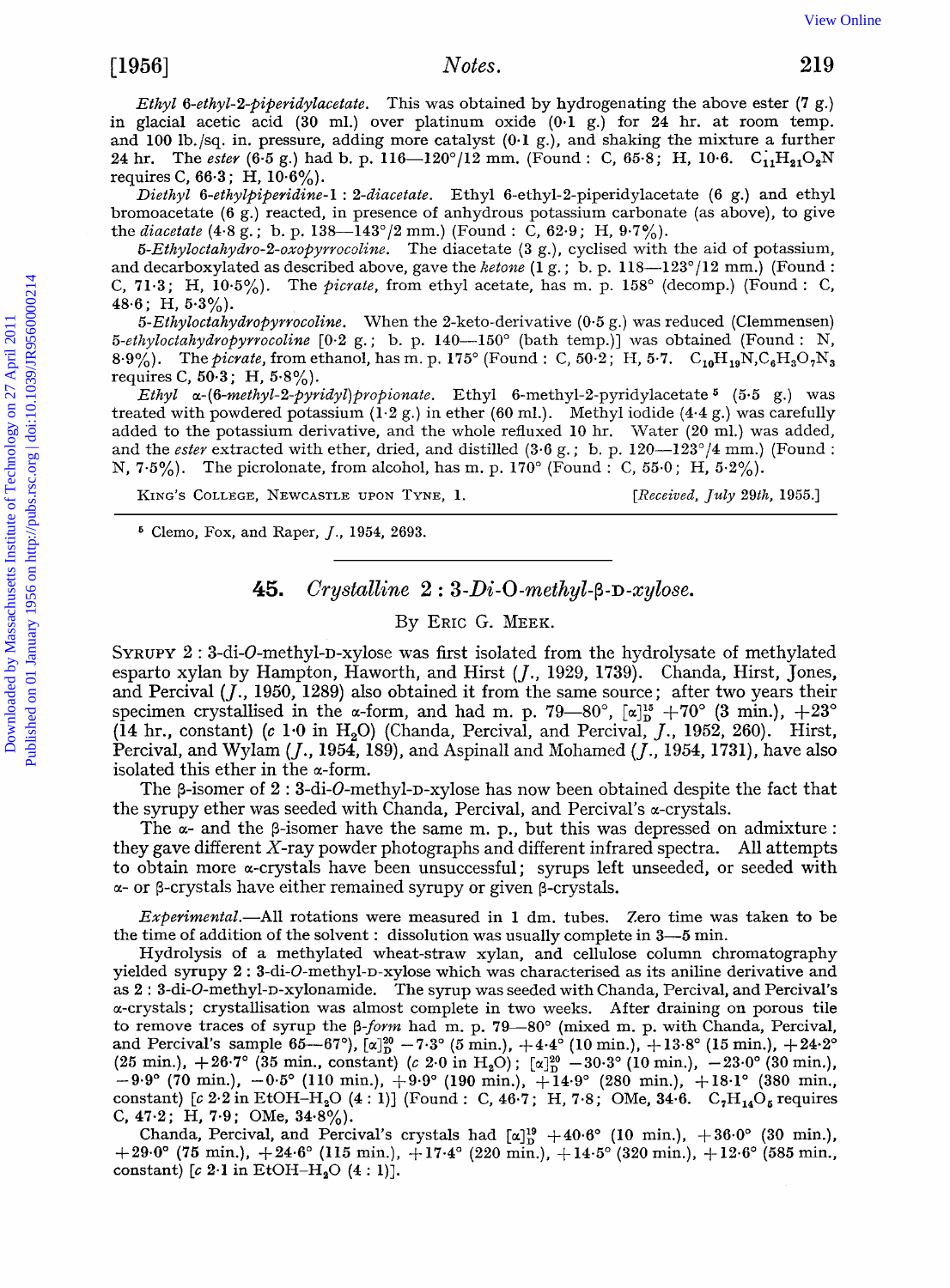| 220                                               | Notes.                                                                                                                                                                                                                                                                                                                                                                                                                                                                                                                                                                                                                                                                                                                                                                                                                                                                                                                                                                                                                                                                                                                                                                               |
|---------------------------------------------------|--------------------------------------------------------------------------------------------------------------------------------------------------------------------------------------------------------------------------------------------------------------------------------------------------------------------------------------------------------------------------------------------------------------------------------------------------------------------------------------------------------------------------------------------------------------------------------------------------------------------------------------------------------------------------------------------------------------------------------------------------------------------------------------------------------------------------------------------------------------------------------------------------------------------------------------------------------------------------------------------------------------------------------------------------------------------------------------------------------------------------------------------------------------------------------------|
| could not be applied with accuracy.               | In view of the very rapid initial changes in rotation, even in aqueous ethanol, Hudson's rule<br>Dr. S. A. Barker of Birmingham University kindly examined these samples and reported :<br>" Both specimens showed very similar spectra over a wide range with only slight changes in<br>wave number. However, the most striking difference was that the $\alpha$ -form had two peaks, at<br>1230 and 736 cm. <sup>-1</sup> , not present in the β-form. The latter is due to symmetrical ring breathing<br>frequency and has been found in all other derivatives of xylose in the $\alpha$ -form, but never in the<br>β-form " (cf. Barker, Bourne, Stephens, and Whiffen, J., 1954, 3468).<br>X-Ray powder photographs were taken by courtesy of Dr. C. A. Beevers with a Raymax tube<br>with a copper target. The heavier lines given by both samples lay in the same region but had<br>different spacings and intensities, thus indicating different crystal structures. The crystalline<br>sample of 2:3-di-O-methyl-D-xylose obtained by Aspinall and Mohamed (loc. cit.) gave a<br>photograph identical with that given by Chanda, Percival, and Percival's $\alpha$ -isomer. |
|                                                   | The author thanks Professor E. L. Hirst, F.R.S., Dr. G. O. Aspinall, and Dr. E. Percival for<br>helpful advice, and the British Rayon Research Association for the award of a Fellowship.                                                                                                                                                                                                                                                                                                                                                                                                                                                                                                                                                                                                                                                                                                                                                                                                                                                                                                                                                                                            |
|                                                   | [Received, August 3rd, 1955.]<br>CHEMISTRY DEPARTMENT, THE UNIVERSITY, EDINBURGH.                                                                                                                                                                                                                                                                                                                                                                                                                                                                                                                                                                                                                                                                                                                                                                                                                                                                                                                                                                                                                                                                                                    |
|                                                   |                                                                                                                                                                                                                                                                                                                                                                                                                                                                                                                                                                                                                                                                                                                                                                                                                                                                                                                                                                                                                                                                                                                                                                                      |
| 46.<br>fractions obtained are shown in the Table. | Carbohydrates of the Roots of the Parsnip, Pastinaca sativa.<br>By D. M. W. ANDERSON and C. T. GREENWOOD.<br>DURING the isolation of starch from parsnips, Pastinaca sativa, other polysaccharides<br>present in the roots were separated by successive extractions with cold water, hot water,<br>cold $5\%$ sodium hydroxide, and hot $5\%$ sodium hydroxide. Results of analyses of the                                                                                                                                                                                                                                                                                                                                                                                                                                                                                                                                                                                                                                                                                                                                                                                           |
|                                                   | Analyses of fractions isolated from parsnip roots $\binom{0}{0}$ of dry weight).                                                                                                                                                                                                                                                                                                                                                                                                                                                                                                                                                                                                                                                                                                                                                                                                                                                                                                                                                                                                                                                                                                     |
| Fraction                                          | Uronic<br>Sugars obtained on hydrolysis §<br>acid an- Polysac-<br>$Pro-$<br>X<br>G<br>М<br>R<br>F<br>Gal<br>А<br>Yield Ash <sup>*</sup><br>hydride charide !<br>tein †                                                                                                                                                                                                                                                                                                                                                                                                                                                                                                                                                                                                                                                                                                                                                                                                                                                                                                                                                                                                               |

\* Not sulphated.<br>  $\uparrow \frac{9}{0}N \times 6.25$ .<br>  $\downarrow$  Hydrolysable non-acidic polysaccharide (calculated by difference).<br>
§ Hydrolysis conditions : 2% H<sub>2</sub>SO<sub>4</sub> in a sealed tube at 98° for 7 hr.<br>
Chromatographic conditions : but phase; 48 hr. development time; aniline oxalate spray for aldoses; urea oxalate for ketoses; estimations by Somogyi's reagent.

Gal = galactose;  $G =$  glucose;  $M =$  mannose;  $A =$  arabinose;  $X =$  xylose;  $R =$  rhamnose;  $F =$  fructose.

This fraction was only **180/,** hydrolysed under these ccnditions *(see* text).

Examination of the unhydrolysed cold water extract (P2) by chromatography indicated that raffinose, sucrose, glucose, and fructose were present as free sugars, together comprising about 2% of the fraction. No polyfructosans were detected. No free sugars were present in any of the other fractions. Hydrolysis of fractions P1, **P3, P4,** and P5 liberated a sugar which behaved chromatographically as rhamnose. Rhamnose may, however, be readily confused with  $D(+)$ -apiose under these conditions, and the latter has been shown to exist in other members of the *Umbelliferae*.<sup>1</sup> Comparison with authentic  $D(+)$ -apiose (kindly placed at our disposal by Dr. D. J. Bell) established that the sugar was in fact rhamnose. The presence of this sugar in plant materials is not unusual.<sup>2</sup> Fraction (P6) was only  $18\%$ hydrolysed under the conditions described, but the residue on treatment with **72%** sulphuric

**Bell,** Isherwood, Hardwick, and Cahn, *J.,* **1954, 3702.** 

**Cf.** Hirst, *J.,* **1949, 522.**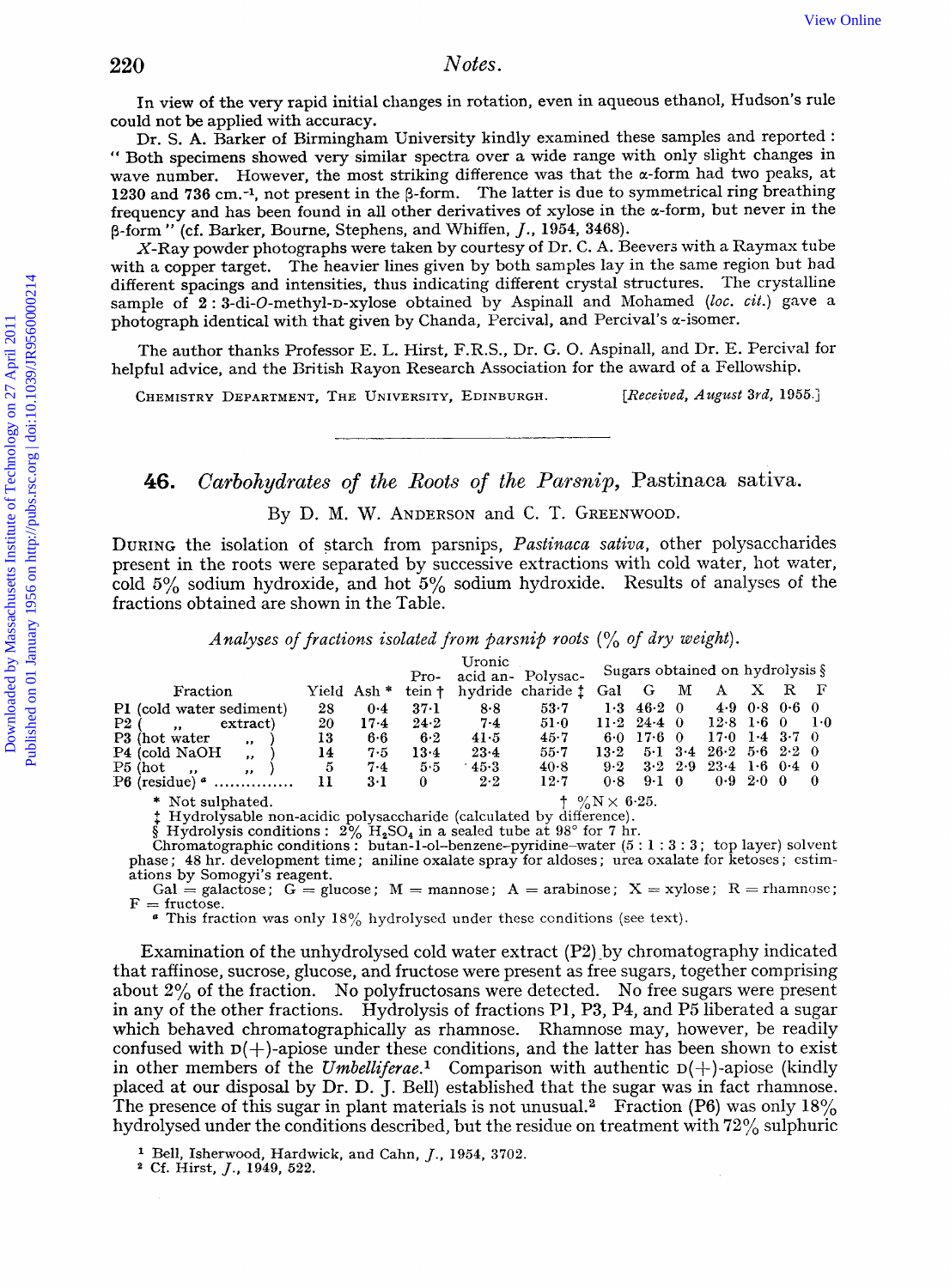Traces only of alkali-soluble mannan exist, and surprisingly little xylan is present. The uronic acid content of all fractions is high, however, and the roots provide a good source of pectic material and also of araban. The starch (from **P1)** in unusual in that potentiometric titrations with iodine have shown it to contain only  $11.1\%$  of amylose,<sup>3</sup> and this material is being investigated in detail

Experimental.-Before analysis, samples were dried at **80"** in *vacuo* for several hours. Solutions were concentrated under reduced pressure at 40". Percentages of nitrogen were determined by duplicate semi-micro Kjeldahl determinations, whilst estimations of uronic acid anhydride were made by McCready's method.<sup>4</sup>

Extraction of roots. (a) Removal of oil. Parsnips were peeled, minced, and then exhaustively extracted by successive treatments with boiling methanol, methanol-benzene  $(2:1 \text{ v/v})$ , and ether (Found, on defatted material : ash,  $3.02$ ; protein,  $16.2$ ; uronic acid anhydride,  $22.4\%$ ).

*(b)* Extractions with water. Defatted roots  $(55 g)$  were extracted with cold water  $(8 \times 300$  ml.; each 3 min.) in an " Atomix " blender. Each extract was filtered through muslin to yield on centrifugation a protein-contaminated starch (Pl) and supernatant liquors. The latter when reduced in valume and freeze-dried yielded the cold-water extract (P2). The residual material was similarly extracted with water at 98°, and the polysaccharides isolated by freeze-drying to yield fraction (P3). T1966]<br>
22% of Eigen terminalismials and the marrian exist, and surprisingly little xylan is present.<br>
The uxonic add conduct of all functions is high, however, and the rootide a good<br>
2011 Burel and the conduction of Tec

(c) Extractions with alkali. The residue was vigorously stirred with  $5\%$  sodium hydroxide  $(w/v : 8 \times 200 \text{ ml.}; \text{ each } l \text{ hr.})$  at room temperature, and then at 98°. In each case the alkaline extract after centrifugation was brought to pH7 with acetic acid. The volume was then reduced, salts were removed by dialysis for **96** hr., and the fractions (P4 and P5, respectively) were isolated by freeze-drying. The final residue was washed free from alkali and dried (P6).

The overall yield was 91% of the dry weight of original material.

Analysis of fractions. Qualitative and quantitative estimations of the sugars liberated on hydrolysis were carried out as previously described,<sup>5</sup> with the exception that separation of arabinose from mannose in fractions P4 and P5 was achieved by use of ethyl acetate-acetic acid-water **(3** : 1 : **3** v/v; non-aqueous phase) **as** solvent.6

With the exception of fructose (which is about 35% decomposed), the liberated sugars were stable under the hydrolysis conditions used (see Wylam **8).** (Since fructosans were absent, the appearance of fructose in hydrolysed P2 was only supplementary to the results obtained from a study of the unhydrolysed cold-water extract.) A weighed amount of ribose was added to each fraction (preliminary experiments having shown this sugar to be absent from all hydrolysates) to permit estimation of losses during analysis. In each case, the total weight of sugars found was between 75 and **90%** of the expected quantities. Values quoted in the table have been corrected, the loss for each sugar being assumed to be proportionate to the actual weight found.

Although uronic acids were present in all hydrolysates (naphtharesorcinol test), no attempt was made to separate them chromatographically.

Confirmation of the presence of *rhamnose*. The acid hydrolysates of fractions P1, P3, P4, and **P5** were examined chromatographically without preliminary neutralization,? since apiose is extremely reactive to alkali.<sup>1</sup> The  $R<sub>r</sub>$  value (0.24) of the suspected rhamnose and of an authentic sample of rhamnose was the same when duplicate chromatograms were run with (a) butan-1-01 saturated with water, and *(b)* butan-1-01 saturated with aqueous boric acid. The  $R_p$  value of authentic  $D(+)$ -apiose was 0.26 for *(a)*, but only 0.04 in *(b)*. This showed that the sugar present was rhamnose, not apiose.

**DEPARTMENT OF CHEMISTRY, UNIVERSITY OF EDINBURGH.** [Received, August 23rd, 1955.]

**<sup>a</sup>Anderson and Greenwood, J., 1955, 3016.** 

**McCready, Swenson, and Maclay,** *Analyt. Chem.,* **1946, 18, 290. Anderson and Greenwood, J.** *Sci.* **Food** *Agric.,* **1955,** *6, 587.* 

Jermyn and Isherwood, *Biochem. J.*, 1949, 44, 402. Gaillard, *Nature*, 1953, 171, 1160.

**Wylam, J.** *Sci.* **Food** *Agric.,* **1954, 4, 167.**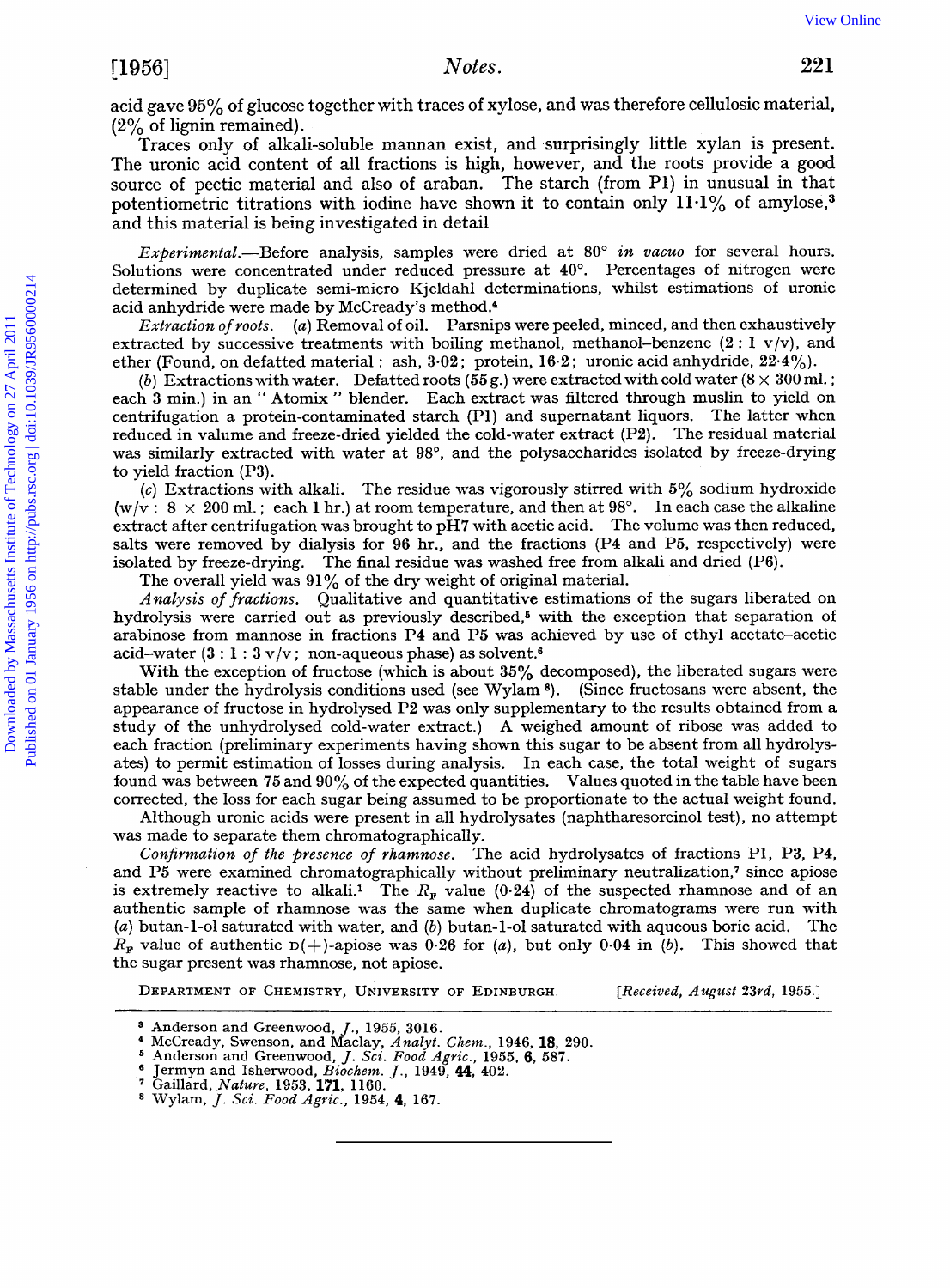### 47. The Oxidation of Aromatic Primary Amines with Benzoyl *Peroxide.*

#### By J. T. **EDWARD.**

THE oxidation of N-substituted anilines with benzoyl peroxide affords o-benzamidophenols in yields of up to  $40\%$ .<sup>1,2</sup> However, only low yields of *o*-benzamidophenols have now been obtained from the following primary amines : o- and m-toluidine, **2** : **4** : **1-** and **2** : 5 : 1 xylidine, p-bromo-, 9-chloro-, and **2** : 4-dichloro-aniline. 2-Benzamido-5-bromo-, -S-chloro-, and **-3** : 5-dichloro-phenols from the last three amines are new ; the structures of the last two were proved by converting them into 6-chloro- and **4** : 6-dichloro-2-phenylbenzoxazole respectively. No phenol was isolated on oxidation of aniline, 9-toluidine, **2** : *6* : 1-xylidine, p-anisidine, or **2** : **4** : 6-tribromoaniline.

The neutral and the basic fractions from these reactions were complex mixtures, from which the azo-compound and, in most instances, the  $N$ -arylbenzamide were obtained by chromatography on alumina. Smaller amounts **of** more complex coloured products were also separated by chromatography ; their structures are being investigated.

The isolation of azobenzene and benzanilide from the reaction product of aniline with benzoyl peroxide has been reported by Horner and Schwenk.<sup>3</sup> The formation of N-arylbenzamides indicates that benzoyl peroxide, besides reacting with amines by a free-radical mechanism,<sup>2,3</sup> undergoes the heterolytic reaction :  $ArNH_2 + Bz_2O_2$  $\rightarrow$  Ar $\cdot$ NHBz + BzO<sub>2</sub>H.

*Experimental.*—*Isolation of phenols.* Oxidation of the amines by an equimolar amount of benzoyl peroxide in benzene solution at  $5^\circ$ , as judged by the heat evolution and extent of darkening of the solution, was usually complete in less than  $10-20$  min., although the solutions were usually kept at room temperatures for several hours. However, the less basic amines were oxidized slowly (cf. Homer and Scherf **4)** ; the solutions containing **2** : 4-dichloro- and **2** : **4** : **6**  tribromo-aniline were refluxed for **2** and **6** hr. respectively. The solutions were extracted with sodium hydrogen carbonate to remove benzoic acid **(65--80%** yields), then with sodium hydroxide to remove phenol. The phenols, a11 crystallized from aqueous alcohol or acetone, are tabulated. Download by The Doublindu Computer of Technology of Technology of Technology on 27 April 2011 Published on  $N$ -substituted unities with benzoning the model on the properties of April 2011 Published on the following princi

| Phenol <sup>*</sup><br>2-Benzamido <i>-m</i> -cresol | Yield<br>(% )<br>2              | M. p. †                             | Formula                                                                        |                    | С<br>(% )                                                          | н              |
|------------------------------------------------------|---------------------------------|-------------------------------------|--------------------------------------------------------------------------------|--------------------|--------------------------------------------------------------------|----------------|
|                                                      |                                 |                                     |                                                                                |                    |                                                                    |                |
|                                                      |                                 |                                     |                                                                                |                    |                                                                    | (% )           |
|                                                      |                                 | $185^\circ$<br>$(189)$ <sup>5</sup> | $C_{14}H_{13}O_2N$                                                             | Found<br>Calc.     | $74-1$<br>74.0                                                     | $5 - 7$<br>5.7 |
| $m$ -Toluidine  2-Benzamido- $p$ -cresol             | $\leq$ 1                        | 184                                 |                                                                                |                    |                                                                    |                |
| $2:4:1-X$ ylidine  2-Benzamido- $3:5:1-$<br>xylenol  | 5                               | $209 - 210$                         |                                                                                |                    |                                                                    |                |
| $2:5:1-Xy$ lidine  2-Benzamido- $3:6:1-$<br>xylenol  | 12                              | $209 - 212$                         |                                                                                | Found<br>Calc.     | 74.8<br>74.7                                                       | 6.3<br>6.2     |
| 2-Benzamido-5-bromo-<br>$b$ <i>henol</i>             | 5                               | $241 - 242$                         | $C_{13}H_{10}O_2NBr$                                                           | Found              | 53.9                                                               | 3.5<br>$3-5$   |
| 2-Benzamido-5-chloro-                                | 6                               | $231 - 232$                         | $C_{12}H_{10}O_2NCl$                                                           | Found              | $63-2$                                                             | 3.8<br>4·1     |
| $2$ -Benzamido-3: 5-di-<br>chlorophenol              | 7                               | $167 - 170$                         | $C_{13}H_9O_2NC1$                                                              | Found<br>Regd.     | 55.8<br>$55 - 4$                                                   | 3.3<br>$3-2$   |
|                                                      | phenol<br>$*$ NH, and OH $=$ 1. |                                     | $(191)$ <sup>6</sup><br>$(211 - 212)$ <sup>7</sup><br>$(210-211)$ <sup>8</sup> | $C_{15}H_{15}O_2N$ | Reed.<br>Regd.<br>+ M. p.s in parentheses are from the literature. | $53-4$<br>63.0 |

*6-ChZoro-2-phenyZbe.nzoxazoZe,* sublimed from *a* mixture of equal parts of 2-benzamido-5 chlorophenol and phosphoric oxide heated to 230"/15 mm., crystallized from aqueous acetone as needles, m. p. **98-100"** (Found : C, **68.0** ; H, **3-2.** C,,H,ONCl requires C, **68.0** ; H, 3.5%).

- <sup>1</sup> Gambarjan, Ber., 1909, **42**, 4003.
- 
- Edward, *J.,* 1954, 1464. Horner and Schwenk, Annalen, 1950, **566,** 69. Horner and Scherf, *ibid.,* 1951, **573,** 35.
- 
- 
- Gibson, *J.*, 1923, 1269.<br>Von Auwers and Czerny, *Ber.*, 1898, **31**, 2692.
- <sup>7</sup> Von Auwers and Borsche, *Ber.*, 1915, **48**, 1698.

Von Auwers and Schornstein, Fovtschr. Chem *Phys.* Phys. Chem., 1924-1926, **IS, 42;** Chem. Zentv., 1924, 11, 2260.